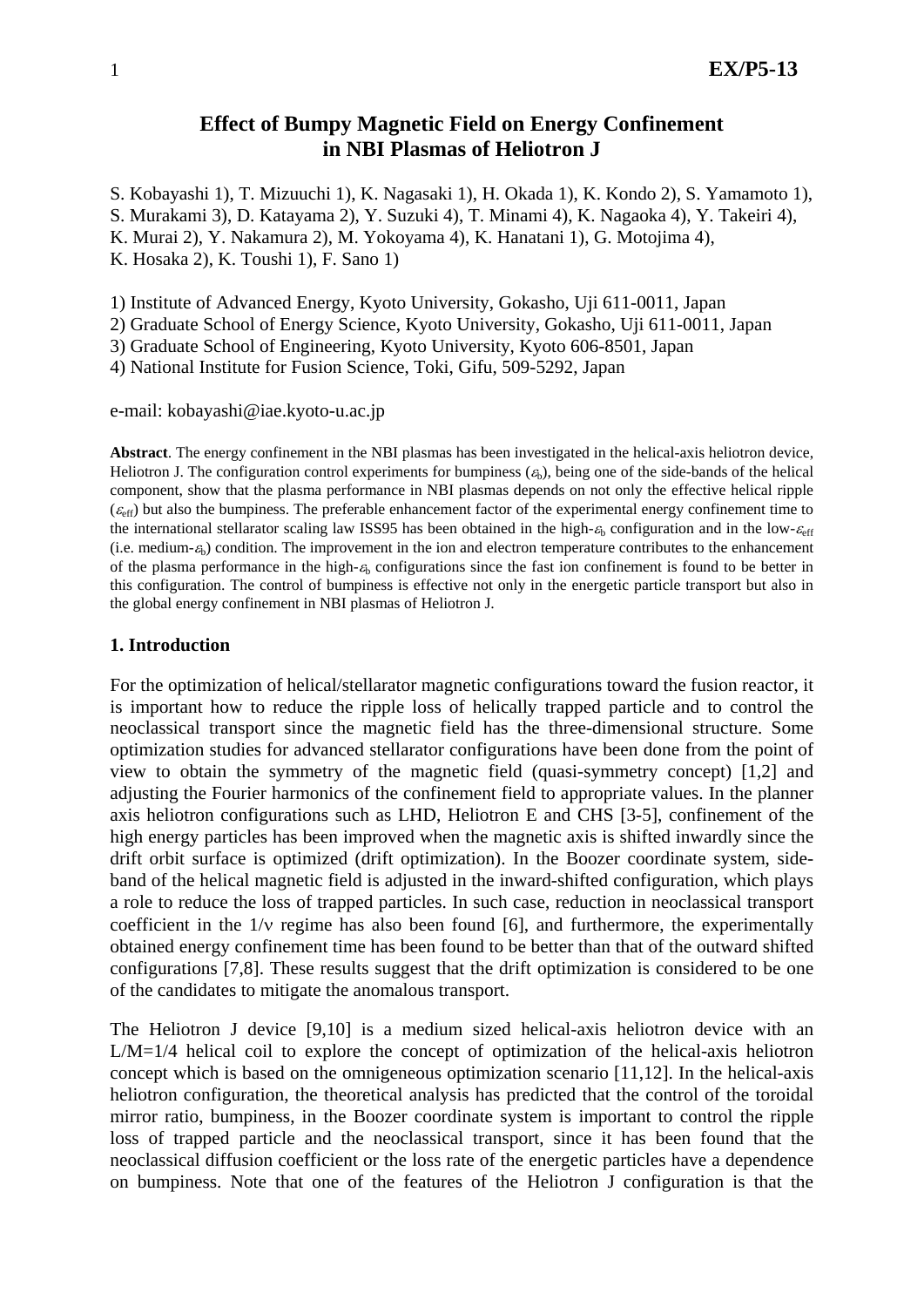strength of the bumpiness can vary with keeping a magnetic well in the whole plasma region inside the last closed flux surface (LCFS) and without the change of the magnetic axis position.

The previous experimental study on the high energy ion transport revealed that the control of bumpiness has been effective to the energetic ion confinement, that is, the 1/e decay time of the high energy CX flux after turning-off of NBI becomes longer as increasing the strength of bumpiness [13]. However, the global energy confinement in the NBI heated plasmas and its bumpiness effect have not been investigated systematically. In this paper, we study the global energy confinement in the NBI plasmas of Heliotron J, focusing on the bumpiness effect on the confinement. We carried out the bumpiness scan experiment in the NBI plasmas. The energy confinement is investigated by changing the NBI injection power at the same density condition.

## **2. Experimental setup**

## **2.1. Heliotron J device**

Figure 1 shows the bird's-eye view of Heliotron J including the coils and the heating systems. To achieve a flexible configuration control in Heliotron J, five sets of coils are installed, i.e. helical and main vertical (H+V), toroidal A and B (TA and TB) and inner and auxiliary vertical (IV and AV) coils. The TA coils are located at so-called "corner" section where tokamak like magnetic field is formed. On the contrary, the magnetic field in the "straight" section in which the TB coils are set has a local quasi-omnigeneous magnetic field. As shown in Fig. 1, two tangential beamlines of the hydrogen neutral beam injection (NBI) system has been installed in Heliotron J (BL1 and BL2). Each beamline has two bucket-type ion sources and the maximum beam power and acceleration voltage of 0.7 MW and 30 keV, respectively. The mean pitch angle of the beam ions is about 155 (25) degree in the co- (counter-) injection case of the standard configuration of Heliotron J. The numerical analysis of the NBI absorption power is described in section 3 in detail. An E//B type CX-NPA system can measure the hydrogen and deuterium neutral fluxes separately. This system also has a capability to scan both poloidal ( $\theta_{NPA}$ ) and toroidal ( $\phi_{NPA}$ ) angles with the ranges of -3<sup>°</sup> <  $\theta_{NPA}$  < +10<sup>o</sup> and -10<sup>o</sup> <  $\phi_{NPA}$  < +18<sup>o</sup>. The initial plasma is produced by 2nd harmonic 70 GHz ECH with a maximum injection power of 0.4 MW. The deuterium gas was used for working gas to obtain the energy spectra for bulk  $(D<sup>+</sup>)$  and beam  $(H<sup>+</sup>)$  ions separately.

#### **2.2. Configuration characteristics of bumpiness scan experiment**

In this study, we selected three bumpiness  $\varepsilon_b$  (=  $B_{04}/B_{00}$ ) configurations of high ( $\varepsilon_b$  = 0.15), medium (0.06) and low (0.02) at *r*/*a*  $= 2/3$  by changing the current ratio of TA and TB coils with almost keeping the edge rotational transform  $(1)(a)/2\pi = 0.56$ , plasma volume  $(V_p = 0.7 \text{ m}^3)$ , and magnetic axis position  $(R_{ax} = 1.2 \text{ m})$ constant. Figures  $2(a)-(c)$  show the radial profiles of the bumpiness, helicity  $\varepsilon_t$  (=  $B_{14}/B_{00}$ ) and toroidicity  $\varepsilon_1$  (=  $B_{10}/B_{00}$ ), where  $B_{mn}$  is the Fourier component of the



*Fig. 1. Schematic view of Heliotron J including coil, heating and diagnostic systems.*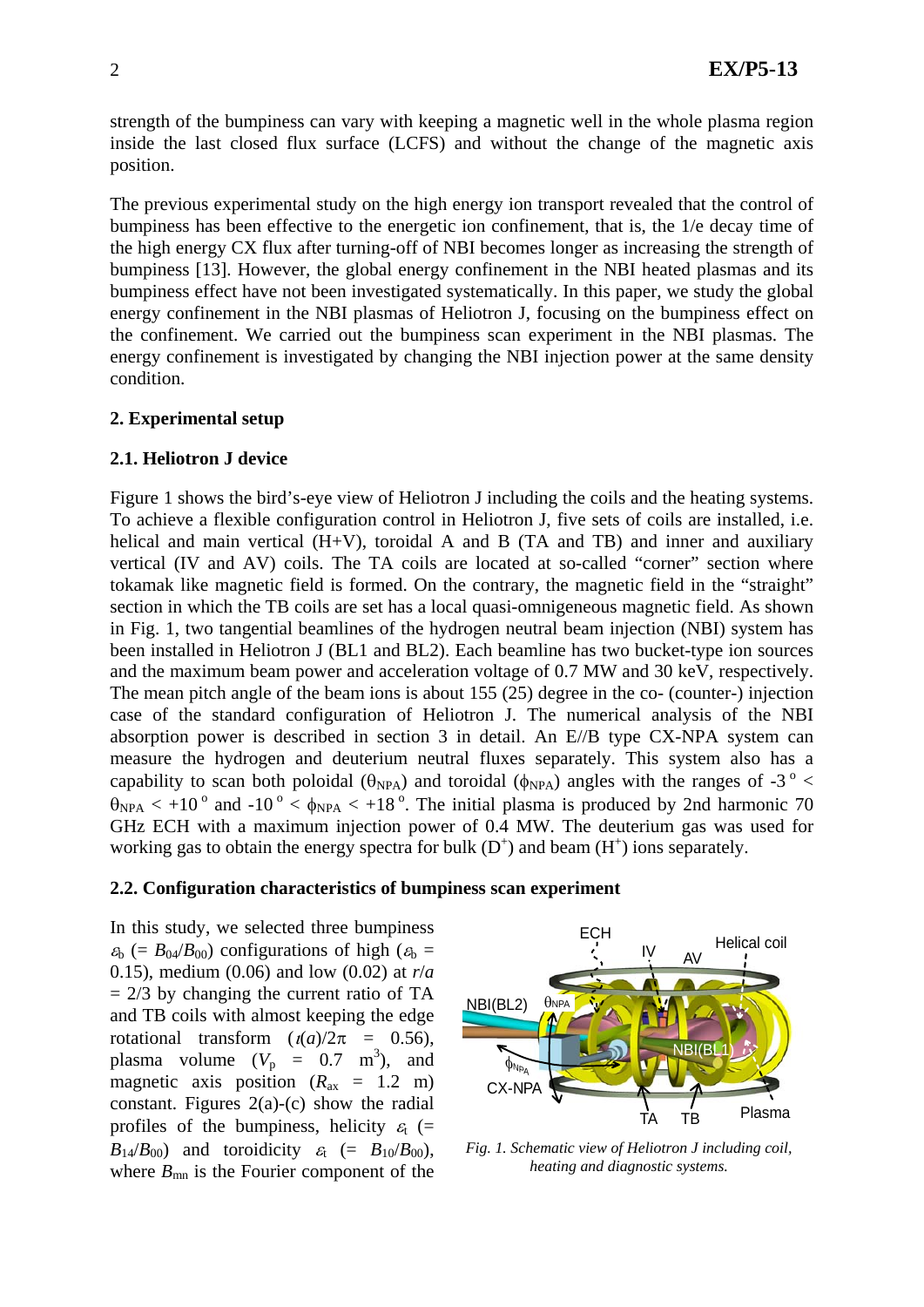field strength with m/n mode numbers in the Boozer coordinate system. The standard configuration of Heliotron J corresponds to medium- $\varepsilon_b$  configuration. In the low- $\varepsilon_b$  configuration the bumpiness can change its sign in the core region. As shown in Figs.  $2(a)-(c)$ , other main Fourier components, i.e. helicity and toroidicity, are almost unchanged to clarify the bumpiness effect on the energy confinement. Figures  $2(d)-(f)$ illustrates the magnetic field strength at  $r/a = 0.4$  along a field line in the Boozer coordinate system. In the case of high- $\varepsilon_b$ , the ripple amplitude is higher than the others and the minimum values of field strength at the bottoms of the ripple are relatively flat. In contrast, in the configuration with low- $\varepsilon_b$ , the strength of the ripple bottoms varies along the field line. From the viewpoint of the Boozer coordinate system, it has been found that the difference between *B* and



*Fig. 2. (a)-(c) Radial profile of, helicity, toroidicity and bumpiness in Boozer coordinate systems and (d)-(f) field strength along the field line in the high-, medium and low-ε<sub>b</sub> configurations.* 

∇*B* becomes small as increasing bumpiness, which expects the reduction in the gap between drift and flux surfaces in the high- $\varepsilon_b$  configuration.

The effective helical ripple  $\varepsilon_{\rm eff}$  is one of the indexes of the neoclassical transport coefficient in the 1/*v* regime since the neoclassical diffusion coefficient *D* is proportional to  $\varepsilon_{\rm eff}^{2/3} \cdot v_d^{2/7}$  *v*, where  $v_d$  and  $v$  are the drift velocity and the collisionality, respectively [14]. The effective helical ripple at  $r/a = 2/3$  estimated by Monte-Carlo technique with DCOM [15] is 0.22, 0.13 and 0.26 for the high-, medium- and low- $\varepsilon_b$  configurations, respectively, that is, medium- $\varepsilon_b$ has the lowest  $\varepsilon_{\text{eff}}$  among the three configurations.

#### **3. Power absorption analysis for NBI**

Prior to the experiment, the beam absorption profile was estimated by the following three steps [16]; (1) calculation of birthpoints of the beam ions using Monte-Carlo method (HFREYA), (2) estimation of orbit loss and the redistribution of the beam ions by orbit calculation for ion guiding center (MCNBI) and (3) analysis of heating profile using Fokker-Planck equation (FIT) [17]. The Monte-Carlo code HFREYA is modified to apply the threedimensional shape of the plasma and the inner vacuum vessel of Heliotron J. The ion orbit is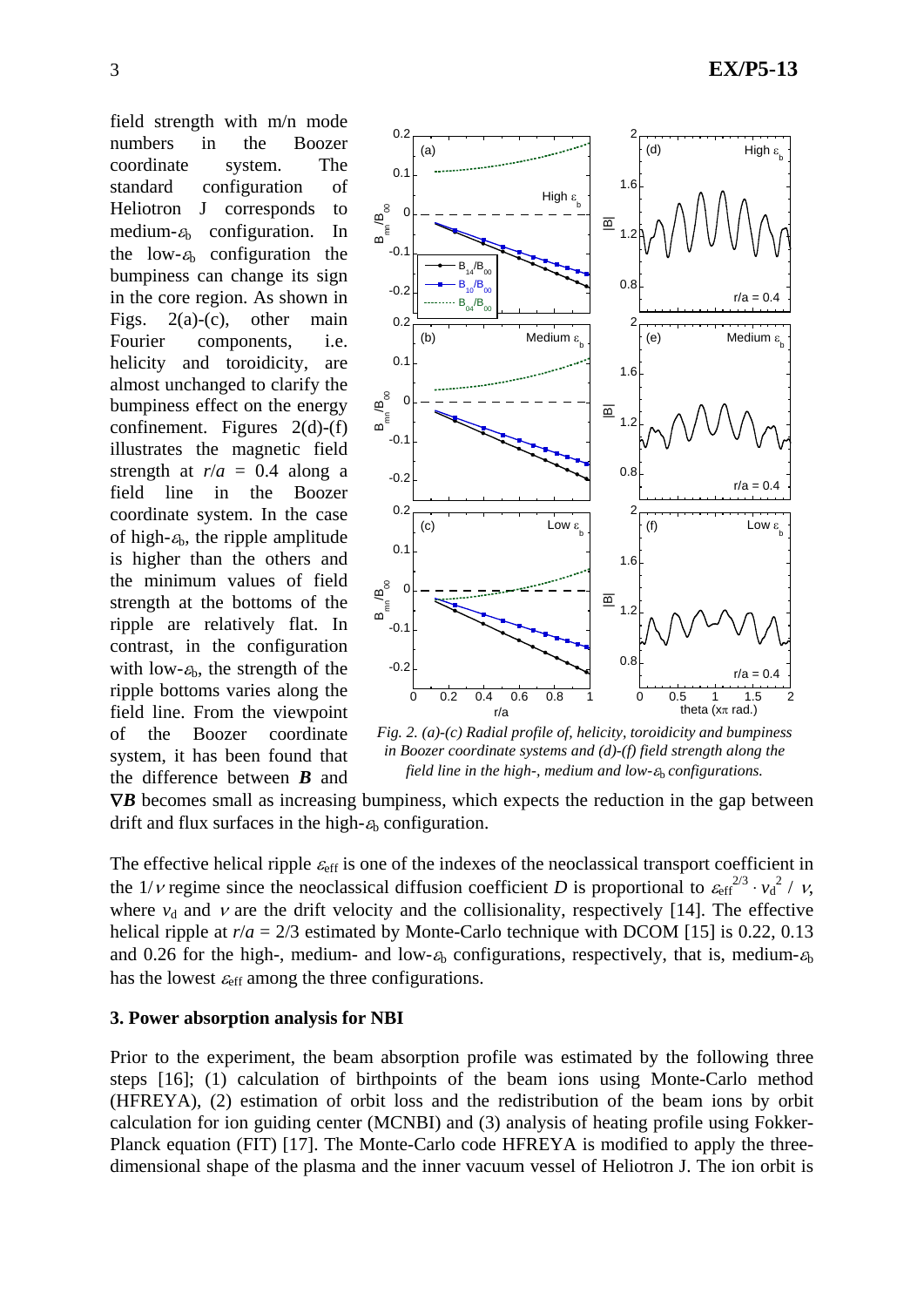calculated at the initial energy of beam ions without slowing down process, that is, we do not treat the orbit loss of fast ions including the slowing down processes in this calculation. The slowing down process of fast ions and the energy transfer to both the bulk electrons and ions are calculated by the Fokker-Planck analysis including the CX loss of fast ions.

Figure 3(a) shows the radial profile of the beam absorption under the line-averaged electron density  $(n_e)$  from  $1x10^{19}$  to  $3x10^{19}$  m<sup>-3</sup> in the medium- $\varepsilon_b$  (standard) configuration in the counter NBI case. The density profiles were assumed to be parabolic one. The radial profile of the electron (ion) temperature also has parabolic one with the core temperature of 400 eV (300 eV). The neutral beam is deposited around the core region and the shape of the absorption profile is similar to each other under the density range. Therefore, the experiments can be carried out with keeping the heating deposition profile almost unchanged. Figure 3(b) shows the total beam absorption rate as a function of the line-averaged electron density in the high, medium and low- $\epsilon_b$  configurations. The absorption rate in the three configurations increases from 0.2 to 0.4 as increasing the density. The configuration dependence is not so clear under the condition.

#### **4. Results and discussions**

Figure 4 shows the plasma stored energy as a function of the absorbed NBI power  $(P_{\text{abs}})$  in the three bumpiness configurations. These data were obtained at the averaged electron density of  $2\times10^{19}$  m<sup>-3</sup> in the counter injected neutral beam plasmas. The stored energy is evaluated by the diamagnetic loop data. The stored energy in the high- and medium- $\varepsilon_b$ configurations is clearly higher than that in the low  $\varepsilon_b$  case. The difference of  $W_{dia}$ between the high- and medium- $\varepsilon_b$ configurations is small, but the  $W_{dia}$  in high- $\varepsilon_b$ case is more than 5% higher than that of the medium- $\varepsilon_b$  configuration.

Figure 5(a) shows the bulk (deuterium) ion temperature deduced by CX-NPA as a function of the NBI absorption power *P*abs obtained in the three  $\varepsilon_b$  configurations. An increase in the ion temperature as increasing  $\varepsilon_b$  is observed, that is, the ion temperature in the high, medium- and low- $\varepsilon_b$  configurations are 0.23, 0.20 and 0.18 keV at *P*abs of 200 kW, respectively. As shown in Fig. 5(b), the electron cyclotron emission intensity  $(I_{\text{ECE}})$  at the core region increased with  $P_{\text{abs}}$  in highand medium- $\varepsilon_b$  cases, while a weak dependence of the ECE intensity on *P*abs is obtained in the low- $\varepsilon_b$  configuration. The ECE measurement indicates an increase in the



*Fig. 3. (a) Radial profile of the beam absorption profile in the medium-*ε*b configuration at the lineaveraged electron density*  $(n_e)$  *of 1, 1.5, 2, 2.5 and 3x1019 m-3, and (b) beam absorption fraction as a function of line-averaged electron density in the high-, medium- and low-*ε*b configurations.*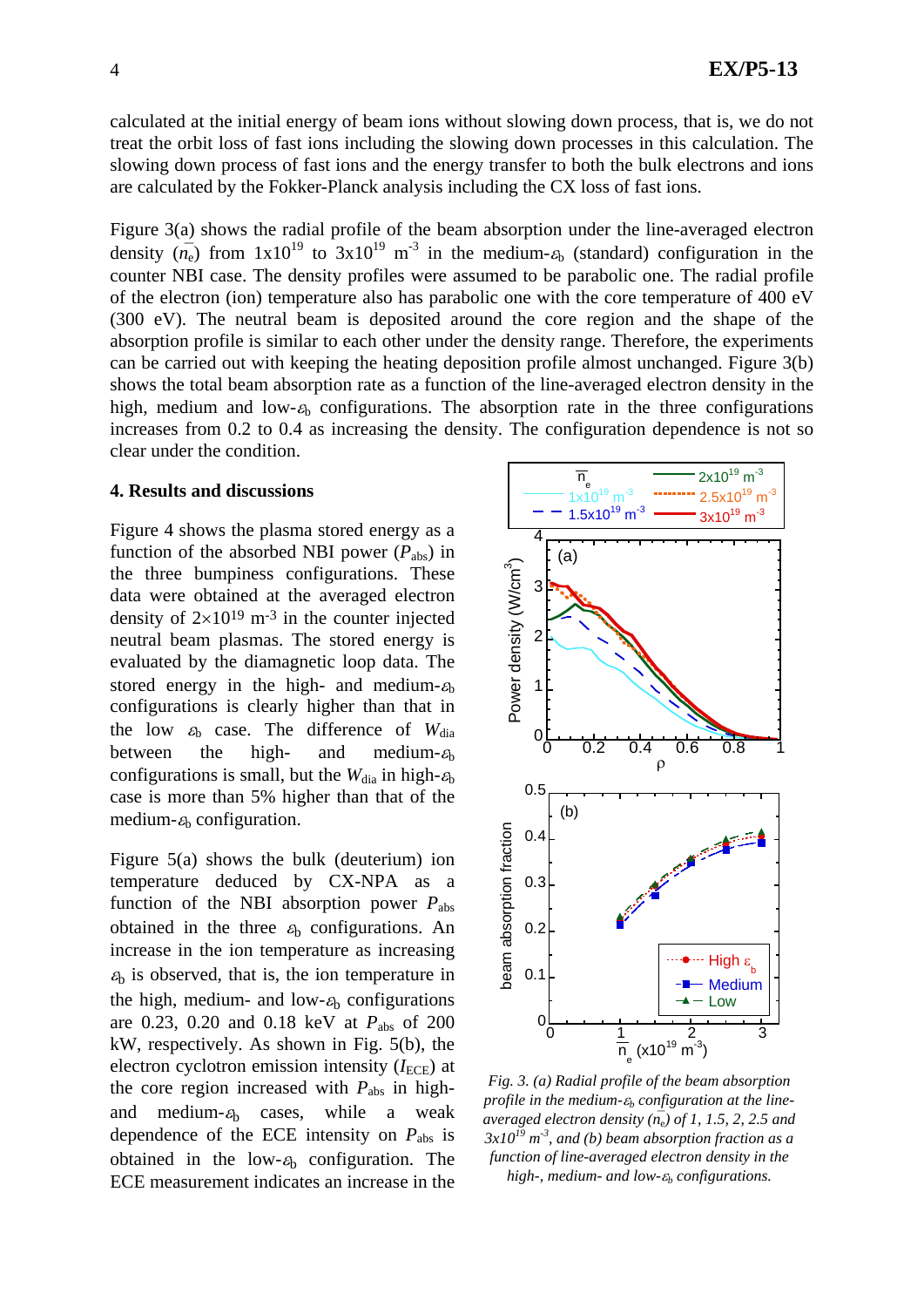electron temperature both in high- and medium- $\varepsilon$ <sub>h</sub> configurations. Although the ECE measurement does not calibrated absolutely, the configuration dependence of the stored energy plotted in Fig. 4 can be explained qualitatively in terms of the difference in the ion and electron temperatures.

Figure 6 shows the comparison of the experimental energy confinement time  $\tau_E^{\text{DIA}}$  with the International Stellarator Scaling law ISS95 ( $\tau_E$ <sup>ISS95</sup>). The beam component of the stored energy is deduced from the Fokker-Planck analysis. It is less than 7 % under these conditions and is subtracted from the obtained stored energy. The enhancement factor of the energy confinement to the scaling  $(H_{ISS95} = \tau_E^{DIA}/\tau_E^{ISS95})$  is about 1.8, 1.7 and 1.4 in the high,

medium and  $low-\varepsilon_b$  configurations, respectively. These results indicate that the high and medium- $\varepsilon_b$  configurations have better confinement characteristics than that for the low- $\varepsilon_b$  configuration. From the viewpoint of the effective helical ripple  $\varepsilon_{\text{eff}}$ , we obtained a good plasma performance not only in the lowest  $\varepsilon_{\text{eff}}$  condition (i.e. medium- $\varepsilon_{\text{b}}$ ) but also in the higher- $\varepsilon_{\text{eff}}$  configuration.

Here, we should describe the comparison of energy confinement between NBI and ECH plasmas of Heliotron J. In ECH plasmas, it has been found that the better enhancement factor of the energy confinement is obtained in the lowest  $\varepsilon_{\text{eff}}$  (medium- $\varepsilon_{\text{b}}$ ) condition and it decreases with increasing  $\varepsilon_{\text{eff}}$  [18-20]. In the NBI plasmas, since the bulk plasma is heated only by the slowing down of beam ions, the plasma performance should be strongly influenced by the fast ion confinement. From the previous study, a better confinement for the energetic particle has been found in the high- $\varepsilon_b$  configuration. [13]; The decay time of the CX flux after the turning off of NBI has increased with increasing bumpiness. The numerical calculation shows the trapped particles survive longer in the high- $\varepsilon_b$ configuration. Therefore, the high ion and electron temperature in the high- $\varepsilon_b$ configuration shown in Figs  $4(a)$  and  $4(b)$ would be owing to the improvement in the energetic ion confinement. It may contribute to improve the energy confinement of the high- $\varepsilon_b$  case.

#### **5. Summary**

We investigate the global energy confinement



*Fig. 4. Stored energy as a function of absorbed NBI power Pabs obtained in high-, medium- and low-*ε*b configurations.* 



*Fig. 5. (a) Bulk (deuterium) ion temperature and (b) ECE intensity as a function of Pabs in high-, medium- and low-*ε*b configurations.*